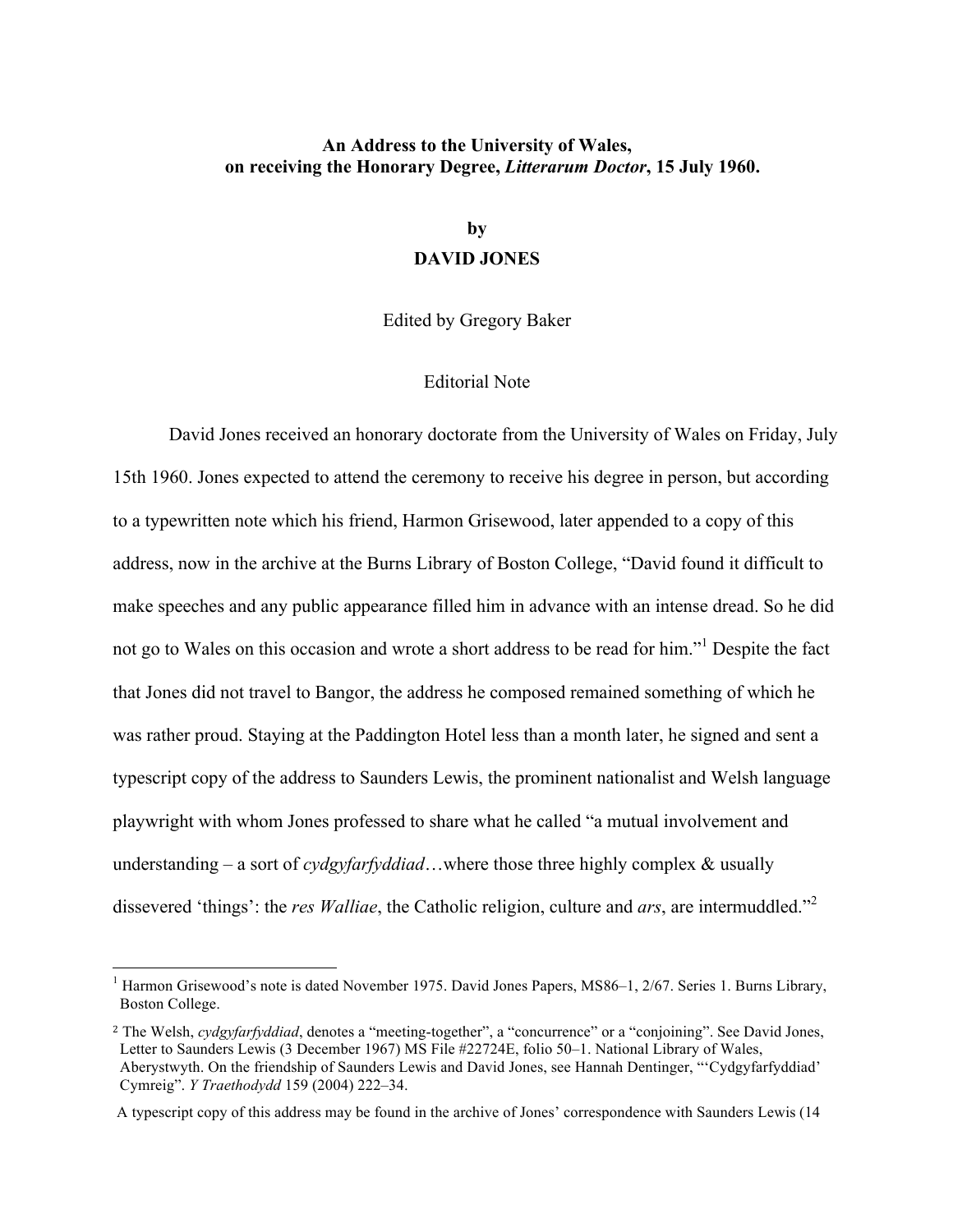Like his correspondence with Lewis, Jones' address shows him at work attempting to rationalize for a more public audience the 'intermuddle' of history where there converged those "three highly complex and usually dissevered 'things'": Wales, Catholic Christianity and the central role of art and literature in modern British society.

In editing and annotating this address I gratefully acknowledge the Trustees of the David Jones Estate with whose permission all quotations from unpublished material herein have been made.

 $\mathcal{L}_\text{max}$  , and the set of the set of the set of the set of the set of the set of the set of the set of the set of the set of the set of the set of the set of the set of the set of the set of the set of the set of the

By the courtesy of the Registrar I desire to send a message to you all. I apologise for its lack of brevity, but I'm not much hand at concise statement.

First, I wish to say how sorry and frustrated I am in not being able to be with you this evening. I had hoped that, at last, this year, I should be able to come in person to receive the honorary degree which the University has, for some years now, wished to confer on me.<sup>3</sup>

My only claim to Welshness derives from my father (*gorffwysed mewn hedd*) 4

<u> Alexandro de la contrada de la contrada de la contrada de la contrada de la contrada de la contrada de la co</u>

August 1960) MS File #22724E, folio 21–7. National Library of Wales, Aberystwyth.

<sup>&</sup>lt;sup>3</sup> Jones was one of two men to receive a *D.Litt*. from the University of Wales that summer. The other recipient was Percy Mansell Jones (1889–1968), professor emeritus of French and the first chair of Modern French Literature at the University of Manchester. From 1937 until 1951, he taught at the University College of North Wales, Bangor. "Society Notes". *Transactions of the Honourable Society of Cymmrodorion* (1961, Pt. 2) 1–8: 4.

<sup>4</sup> "*gorffwysed mewn hedd*", Welsh for "rest in peace".

David Jones' father, James Jones, was born on July 14th 1860 in Holywell, Flintshire, a town roughly 15–20 miles from the northerly point of Offa's Dyke in Prestatyn, Wales. James Jones died on the third of October 1943. As David Jones later explained, his father moved "to London in the eighteen-eighties and by the time of my childhood in the first decade of this present century, if his Welsh was greatly eroded, he sang songs in Welsh, and the clearvowelled Cymraeg and perfect pitch without any sign of effort filled me with wonder, certainly with pride, and a kind of awe. He also told us stories current in the north-eastern corner of the Welsh lands from which he had come. It was that sense of 'otherness' that was the heritage of he handed on to me." David Jones, "A Letter". *Poetry Wales* 8:3 (Winter 1972) 5–9: 8.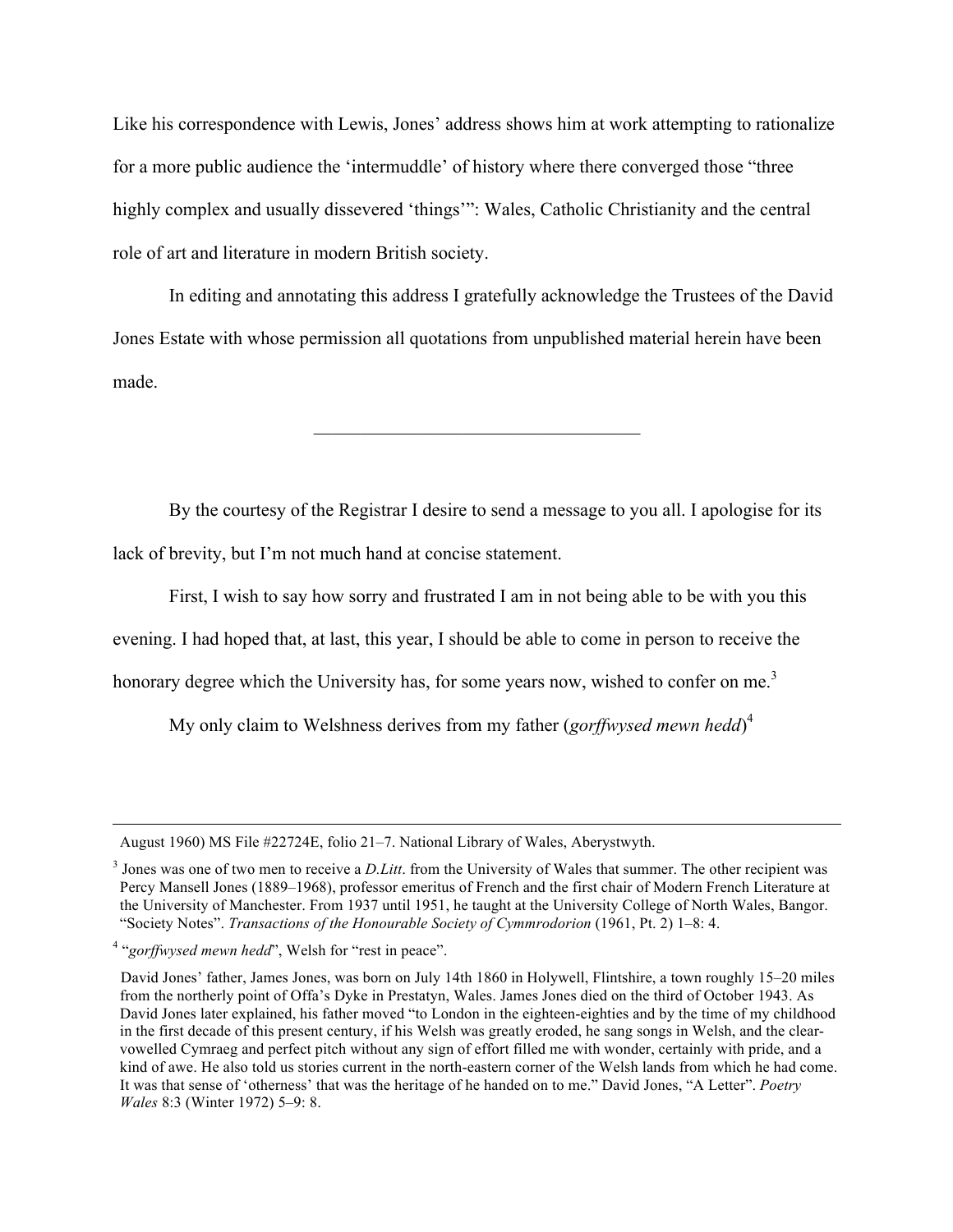Who was born in the most eastern corner of Gwynedd, east indeed, by a few miles, of Clawdd Offa. 5

Now the burial-place of Owain Gwynedd, 'Owain Fawr', is in your Cathedral Church of Bangor, and had it not been for the re-conquest and reclamation, by Owain Gwynedd, of the disputed lands between the Conwy and the Dee it seems not improbable to suppose that my father's ancestors would long since have been outside the Welsh zone of influence and would, in course of time, have become wholly English in tradition and nomenclature: Welsh Prestatyn would have remained English Preston.<sup>6</sup>

It would then seem to follow that but for those far-off events, I myself, to-day *could* not be regarded as a Welsh artist of sorts by the University of Wales. For not even university

 Earlier, in an October 1954 radio broadcast for the Welsh BBC, Jones had elaborated on the "long past history" of his father's birthplace, and on the connection between his ancestors and the military exploits of Owain Gwynned. It should be noted that according to contemporary scholarship, Jones' dating of the Battle of Coleshill below is in error: "About eight hundred years ago, a prince of Aberffraw defeated his Welsh and English enemies at Coleshill between Flint Sands and Halkin Mountain. Holywell, where my father, James Jones, was born, is about three miles north-west of the battle-site. The birth of a son to John Jones, Plastrwr, Treffynon, in 1860 would indeed seem a matter having no apparent connection with the battle won by the great Owain Gwynedd in 1149. But however unapparent, the connection is real enough; for that victory symbolized the recovery of a tract of Britain that had been in English possession for well over three centuries. Had that twelfth-century recovery not occurred the area around Holywell would have remained within the Mercian zone of influence. In which case its inhabitants would, centuries since have become wholly English in tradition, nomenclature and feeling. Had local history taken that course, it follows that I should not now be speaking to you at the invitation of the Welsh B.B.C., as an artist of Welsh affinities. You see by what close shaves some of us are what we are, and you see how accidents of long past history can be of importance to us in the most intimate sense, and can determine integral things about us." David Jones' "Autobiographical Talk" was first broadcast from the Swansea station of the BBC, and then later reprinted in *Epoch and Artist* (London: Faber and Faber, 1959) 25–31.

<sup>&</sup>lt;sup>5</sup> "Clawdd Offa". Welsh for "Offa's Dyke". Stretching from Prestatyn in the north to Chepstow in the south, the Dyke is located roughly along the border of England and Wales. Built during the reign of Offa, king of Mercia from 757 to 796 AD, the Dyke separated the medieval kingdoms of Powys and Mercia.

<sup>6</sup> Owain Gwynned, also known as Owain ap Gruffydd (c.1080–1170), reigned as king of Gwynned, North Wales from c.1137 until 1170 AD. Despite having been excommunicated for refusing to leave a consanguineous second marriage to his cousin, Owain was buried in the crypt of Bangor cathedral by clergy loyal to him.

The reclamation of "disputed lands" Jones describes in this passage recalls the attempts of Owain Gwynedd to defend the eastern lands between the River Conwy and the River Dee following the invasion of Henry Plantagenet in 1157. 'Owain Fawr', Owain the Great, defeated Henry II at the Battle of Ewloe (also known as the Battle of Coleshill) in July 1157, but the English king's desire for Welsh land was undeterred. However, with the death of Madog ap Maredudd of Powys in 1160, Henry II lost an important Welsh collaborator. Owain Gwynedd then formed a more effective alliance of Welsh princes resistant to the English, and in 1165 Henry abandoned his attempt to conquer Gwynedd, having seen his armies defeated once again at the Battle of Crogen.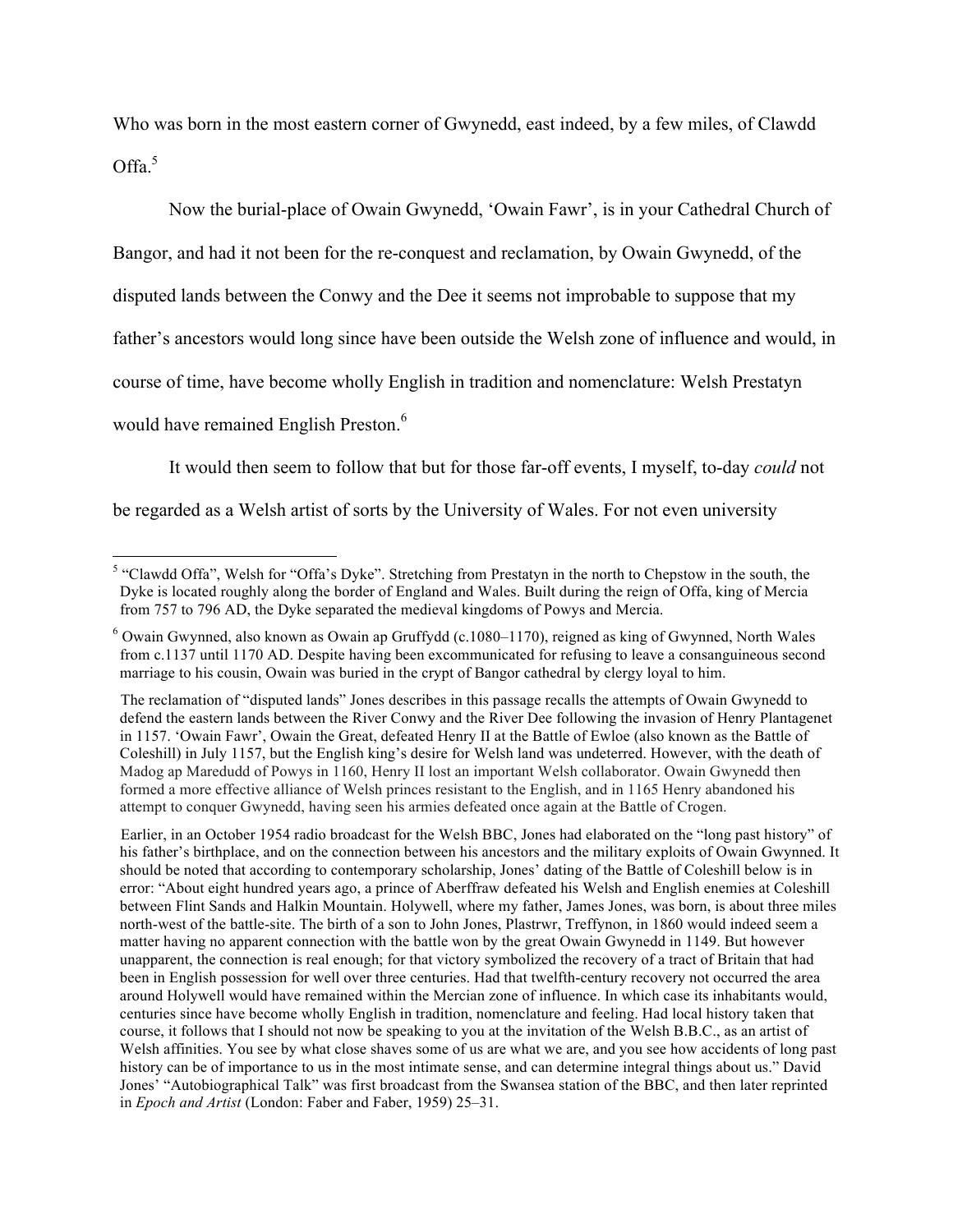authorities can argue with the Muse of History<sup>7</sup> – she determines all, until *Dydd y Farn*.<sup>8</sup> Thus, by good fortune, she allows me to be accounted one half Welsh, if one half Cockney, with a dash of Italian.9 And, after all, London was once a Britto-Romanic *urbs*, Augusta of the Trinobantes – the New Troy of subsequent legend.<sup>10</sup>

I draw attention to those chancy twists and meanders of history and of quasi-history,

because I think that none of us, whoever we are, should neglect to recall those things which have determined what we are.

Now, Aberffraw, 'the principle seat',<sup>11</sup> and the 'fort of Degannwy', *Arx Decantorum*, and the *llys* at Aber,<sup>12</sup> and away on the far border, strategic Dolforwyn, and little, solitary, still standing Dolbadarn at the very core, and down in Meirion, ill-fated Castell-y-Bere (the hunted Dafydd's last  $H.O.$ )<sup>13</sup> are names which powerfully evoke the unequal and tangled warfare of the

 <sup>7</sup> One of the nine daughters of Zeus and the Titaness, Mnemosyne, Clio is known as the Muse of History.

<sup>8</sup> *Dydd y Farn*, Welsh meaning the "Day of Judgment".

<sup>9</sup> David Jones' mother, Alice Ann Jones née Bradshaw, was born on the 6th of September 1855 to a "Thames-side mast-and-block maker, whose wife, my grandmother, was of partly Italian descent." Alice Ann's parents were Ebenezer Bradshaw (1829–1891) and Ann Elizabeth Bradshaw née Mockford (1829–1907). David Jones' mother died on the 21st of September 1937 at the age of 82. See Jones, "Autobiographical Talk". *Epoch and Artist*, 26.

<sup>&</sup>lt;sup>10</sup> Jones refers to the reputed Roman origin of London, alluding to the *Annals* of Tacitus [Book 14, Chapter 33] and the *Res Gestae* of Ammianus Macellinus [Book 27, Chapter 8]. He also cites what one recent scholar has called the "romantic legend" of London as the "Troy Novant", the view that traced the founding of the city to Britto or Brutus, a direct descendant of Aeneas of Troy. Britto was patriarch of the Celtic tribe, the Trinobantes from whose name "Troy Novant" was derived by false etymology. This legend was perpetuated by Nennius in the ninth-century *Historia Brittonum* and popularized more broadly in Geoffrey of Monmouth's twelfth-century text, *Historia Regum Britanniae*. On the early development of London and its status as a "Britto-Romanic *urbs*", see Ralph Merrifield, *London, City of Romans* (Berkeley: University of California Press, 1983).

 $11$  Aberffraw, a village in the southwest of Anglesey, was the political centre and source of royal power in medieval Gwynedd. The *llys* or Welsh court of the Aberffraw dynasty was maintained there in the village until the 13th century.

<sup>&</sup>lt;sup>12</sup> A *llys* or royal court of Llywelyn ap Gruffudd (c. 1223–1282) was situated in Aber Garth Celyn, what is now known as the village of Abergwyngregyn.

<sup>&</sup>lt;sup>13</sup> Dafydd ap Gruffyd (c. 1238–1283) assumed rule over Gwynedd following the death of his brother, Llywelyn ap Gruffudd, on the 11th of December 1282. Dafydd inherited a kingdom at war with England. In the winter of 1283, he moved his army from Dolwyddelan Castle into Castell y Bere further south. However, by late April Castell y Bere was ready to fall to English forces. Dafydd escaped despite surrendering the castle to Edward I of England. Not long after, Dafydd himself was captured, and on the third of October of 1283, he was executed by the order of Edward I. Dafydd ap Gruffyd was the last independent Welsh ruler of Gwynedd.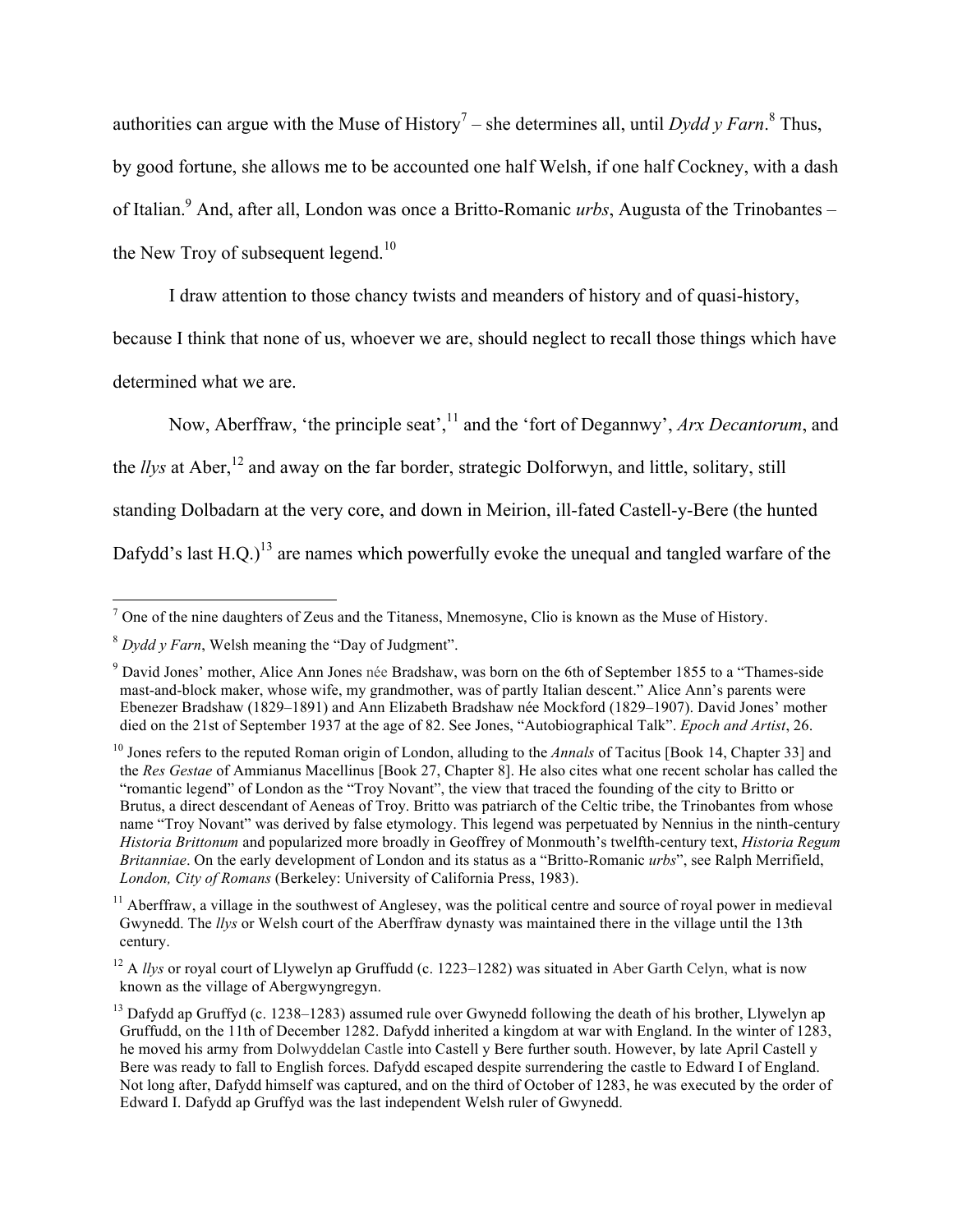princes of Gwynedd – without which chequered struggle Wales would by now be little more than a geographical expression: think of Strathclyde or the Dumonian Peninsular.<sup>14</sup>

But the name Bangor evokes a more universal warfare, and it is indeed appropriate that the University which has for one of its mottoes *Optima Musa Veritas* or *Goreu Awen Gwirionedd*<sup>15</sup>, should have as one of its four centres the place where St. Deiniol's ascetics sought the Perennial Truth within their lime-washed, wattled *bangor* some fourteen hundred years ago in the age of Dewi Sant<sup>16</sup> in the Celtic Second Spring, in the young-time of the Cymry.<sup>17</sup>

But whether this Ceremony was to be at Bangor or Aberystwyth or Abertawe or

Caerdydd, I am equally sorry for my absence and am very sensible of the kind consideration

<sup>&</sup>lt;sup>14</sup> The sub-Roman kingdom of Strathclyde was situated in the borderlands of southern Scotland and northern England, a place known in Welsh as *Yr Hen Ogledd*, "the Old North." Cumbric was spoken in Strathclyde, and the kingdom maintained a distinctively Brythonic character, separate from the Gaelic-speaking Kingdom of Alba to the north. Malcolm I, King of Alba, however, annexed Strathclyde during his reign from 943–954 AD, and by the twelfth century, Strathclyde had become an appanage passed among the ruling Scottish kings of the House of Dunkeid. Cumbric became extinct, and few records of Strathclyde's native literature now survive. On the fate of Cumbric in Strathclyde, see William Gillies, "The Lion's Tongues: Languages in Scotland to 1314". *The Edinburgh History of Scottish Literature*. Ian Brown, ed. (Edinburgh: Edinburgh University Press, 2007) 52–62; as well as the work of Kenneth H. Jackson in "The Britons in Southern Scotland". *Antiquity* 29 (1955) 77–88 and in *Language and History in Early Britain* (Edinburgh: Edinburgh University Press, 1953).

Dumnonia was once ruled by the Brythonic-speaking tribe, the Dumnonii, of sub-Roman Britain. Located in southwest England in parts of what is now Cornwall, Devon, Somerset and Dorset, Dumnonia survived independently well into the 7th century AD. However, by 700 the kingdom had become "confined to present-day Cornwall." The expansion of Wessex pushed the Dumnonii from the capital at *Isca Dumnoniorum* further west, and "quickly and irreversibly, Dumnonia was reduced by more than half its former territory." The kingdom, its language and its people were marginalized, driven out to the Cornish peninsula. Wendy Davies, "The Celtic Kingdoms". *The New Cambridge Medieval History: Volume 1, c.500–c.700*. Paul Fourache, ed. (Cambridge: University of Cambridge Press, 2005) 232–262: 256.

<sup>&</sup>lt;sup>15</sup> Jones quotes the motto of the University of Wales in both Latin and in Welsh: "The Best Inspiration is Truth." In 1948 Jones completed a lettering with combined both of these Latin and Welsh phrases.

<sup>&</sup>lt;sup>16</sup> "Dewi Sant," being the Welsh for Saint David, patron saint of Wales. David's feast falls on the first of March, the day traditionally associated with his death in 569 AD.

 $17$  St. Deiniol is regarded as the first bishop of Bangor. He was consecrated by St. David c. 545 AD. Deiniol founded a monastery in Bangor in 525 at the site of what is now the city's cathedral and episcopal seat for the diocese of Bangor.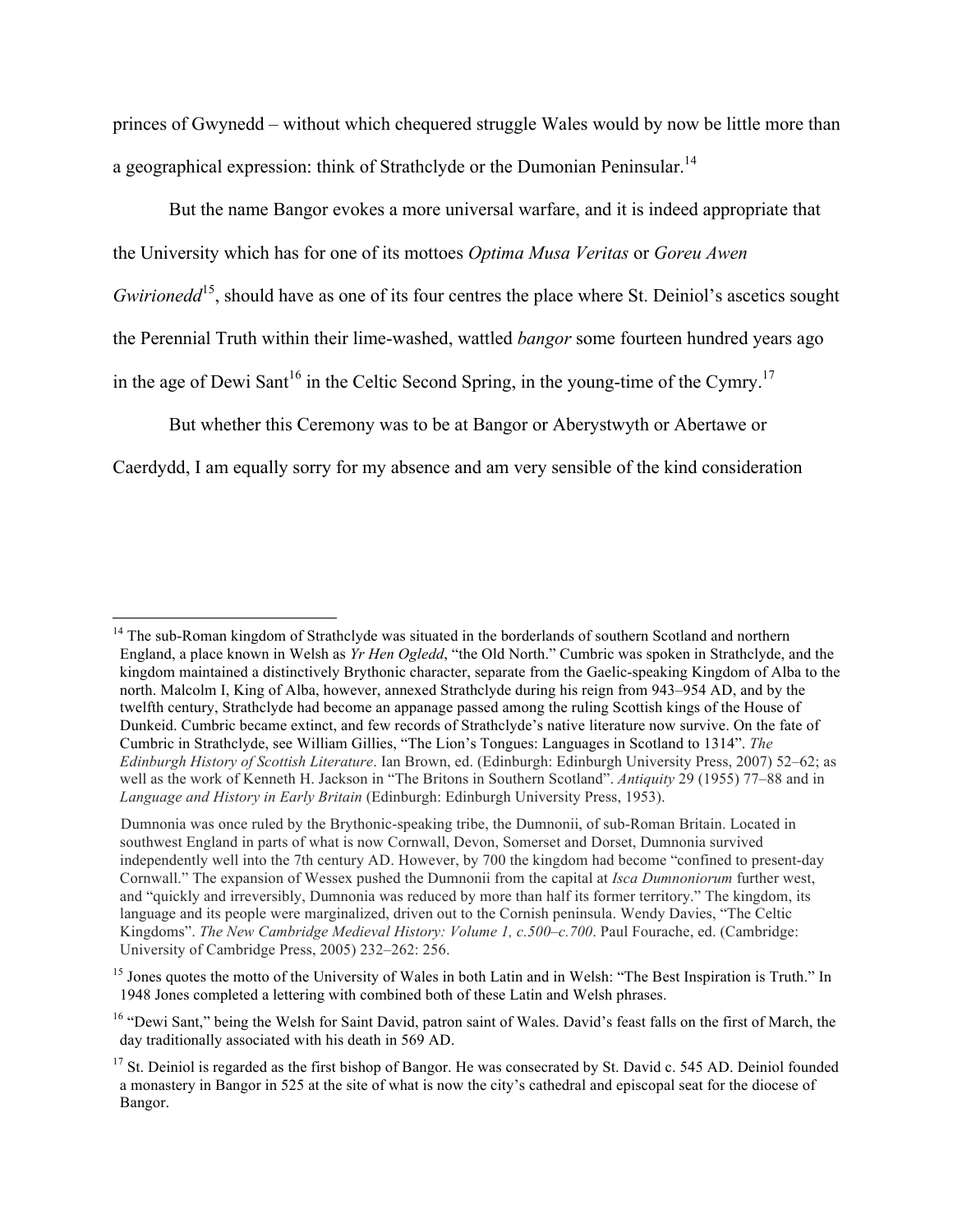shown me by your Vice-Chancellor, Dr. Steel<sup>18</sup> and his colleagues in granting me this Honorary Degree *in absentia*. And here I would thank Dr. Steel for his kindness to me in this matter.

St. Augustine said: 'It is better to love than to know'.<sup>19</sup> Now I speak as one to whom the linguistic heritage of Wales was not, alas, handed on, but as one who can claim a measure of love for what is now, in my case, lost, and whose work – whether drawing or writing – has not been uninfluenced, to this or that degree, by such fragments of that heritage as have become available to me, by this means or that.<sup>20</sup> And here I would thank those Welsh scholars of your University who have, from time to time, helped me. $^{21}$ 

I don<sup>2</sup>t can't speak or read Welsh & being inordinately stupid with regard to learning languages, find it hard to conquer – I *do* wish I had known knew it from when I was young – it's so awfully hard to learn any language – however much one's desires impel one to try – when one is middle-aged, at least I find it so. The more memory seems to get so faulty as one gets older.

 David Jones, Letter to Saunders Lewis (23 December 1961) MS File #22724E, folio 37. National Library of Wales, Aberystwyth.

 On Jones' "Welsh affinity," see David Jones, "Some notes on the difficulties of one writer of Welsh affinity whose language is English", in draft, reproduced in "XVII", Letter to Vernon Watkins (11 April 1962). *David Jones, Letters to Vernon Watkins*. Ruth Pryor, ed. (Cardiff: University of Wales Press, 1976) 55–65. This essay was later revised and published in David Jones, *The Dying Gaul and Other Writings* (London: Faber and Faber, 1978) 30–4.

<sup>&</sup>lt;sup>18</sup> Anthony Bedford Steel (1900–1973), historian and Vice-Chancellor of the University of Wales from 1956 to 1961. Steel was primarily a scholar of medieval British history, authoring two scholarly monographs, *Richard II* (Cambridge University Press, 1941) and *The Receipt of the Exchequer, 1377–1485* (Cambridge University Press, 1954). He also translated Albert Sorel's history of the French Revolution, *L'Europe et la revolution française*, and he completed a biography of the Victorian novelist, satirist, and sport writer, Robert Smith Surtees (1805–1864), entitled *Jorrocks's England* (London: Methuen, 1932).

<sup>19</sup> Echoing the first epistle to the Corinthians 13:8, Jones paraphrases Augustine's assertion in *De Gratia et Libero Arbitrio* [Book 1, Chapter 19]: *Sed maius est donum caritas quam scientia: nam scientia quando est in homine, caritas est necessaria, ne infletur*. "But love is a greater gift than knowledge; for whenever knowledge is present in a man, love is necessary lest he be puffed up." Jones often repeated some variation of this saying when lamenting his poor command of Welsh. "Wish I bloody knew this language of ours," he wrote to Saunders Lewis in November 1959, "but I shall never master it now. But I try & seek some consolation in Augustine's tag that 'it is better to love than to know.' Though it's poor consolation in this connection." David Jones, Letter to Saunders Lewis (13, 14 November 1959) MS File #22724E, folio 15–16. National Library of Wales, Aberystwyth.

 $20$  From a young age Jones possessed a "Welsh affinity" which drove him to a concentrated study of the myth, history and literature of ancient Wales. Many times, from as early as age 16, Jones even attempted to teach himself the Welsh language but fluency eluded him. As he later explained to Saunders Lewis,

 $21$  Jones' inability to fluently command Welsh remained a source of "genuine bitterness" throughout his life: "It is impossible to explain the sense of frustration," he explained in 1974, "—genuine bitterness, grief is not too strong a word. Of course one can *feel* the way the language behaves and perceive its felicities and be read in Welsh history and the splendour of its *chwedlau* and realise the unique character of its complex metric. *But* that is not to *know* the language." David Jones, "Yr Iaith". *Planet* (January 1974) Vol. 21, 3–5: 4.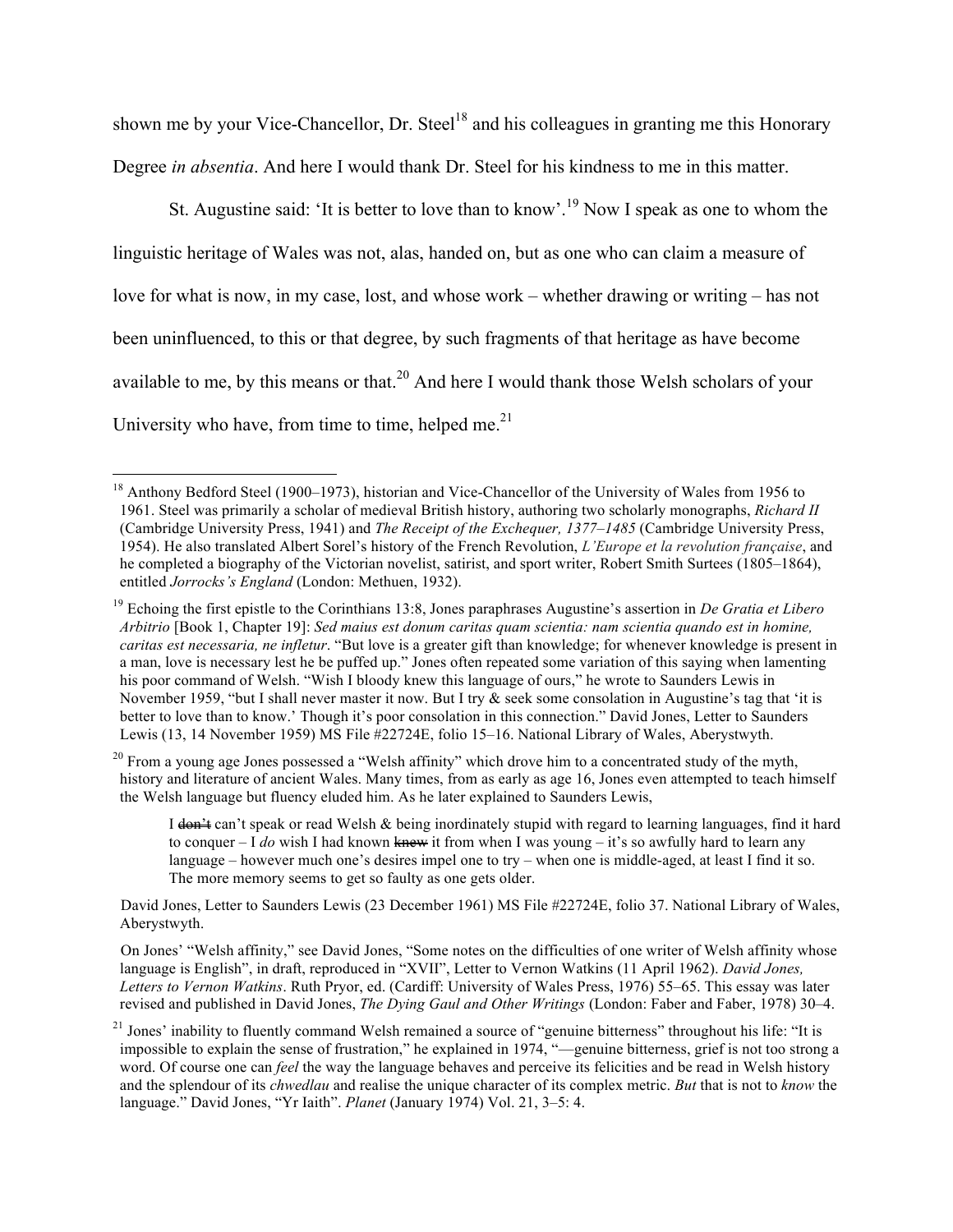Now, turning, with some relief, from myself to things of real consequence, I would, if I may, say this: The lure and indeed the inevitable demands of our present technological phase tend, as we all know, to distract us from the arts and from the humanities. But, to speak in a kind of a parable: it still remains true that 'Gwener the Turner of Hearts' (the guardian of constancy and fidelity, and so of *pietas*, among the Romans) is of more basic importance to us, as persons with hearts, than space-flights to Gwener the planet can ever be.<sup>22</sup>

If we believe, as the Christmas Preface says: 'that by the love of things seen we may be drawn to a love of things unseen',  $^{23}$  then the arts should not be neglected for they have that power so to draw us – that is what they are meant to do, everything to the contrary notwithstanding – and that is saying a very great deal.

Everywhere those institutions which are heirs to the medieval *studia generalia*, that is to say our present universities or *prifysgolion*, have a responsibility with regard to all 'humane studies' in the widest imaginable sense of that term, a term which I know had once a more limited or more precise connotation.<sup>24</sup> But I use it here in its more comprehensive sense.

And I hope that, in spite of the increasingly urgent claims of technological studies, Prifysgol Cymru may be able to further and conserve those studies which belong specifically to the mythos of Wales. Not forgetting that that mythos is intricated (very much so) with our

 $22$  "Gwener" being Welsh for the name of the Roman goddess of love, Venus.

<sup>23</sup> Jones' rough translation of an excerpt from the *Præfatio de Nativitate*, the Preface regularly used on Christmas Day in the typical edition of the Roman Catholic Mass. The original Latin reads: *Quia per incarnati Verbi mysterium, nova mentis nostræ oculis lux tuæ claritatis infulsit: ut dum visibiliter Deum cognoscimus, per hunc in invisibilium amorem rapiamur*. "For through the mystery of the Word made flesh, a new light of glory has illuminated the eyes of our mind, so that while we know God made visible, through him we are caught up in the love of things invisible." On page 77 of *The Anathémata*, Jones composed an engraved lettering which included these lines.

<sup>24</sup> On the more limited connotation of the term, *studium generale*, see Olaf Pedersen's analysis in *The First Universities: Studium Generale and the Origins of University Education in Europe* (Cambridge: Cambridge University Press 1997).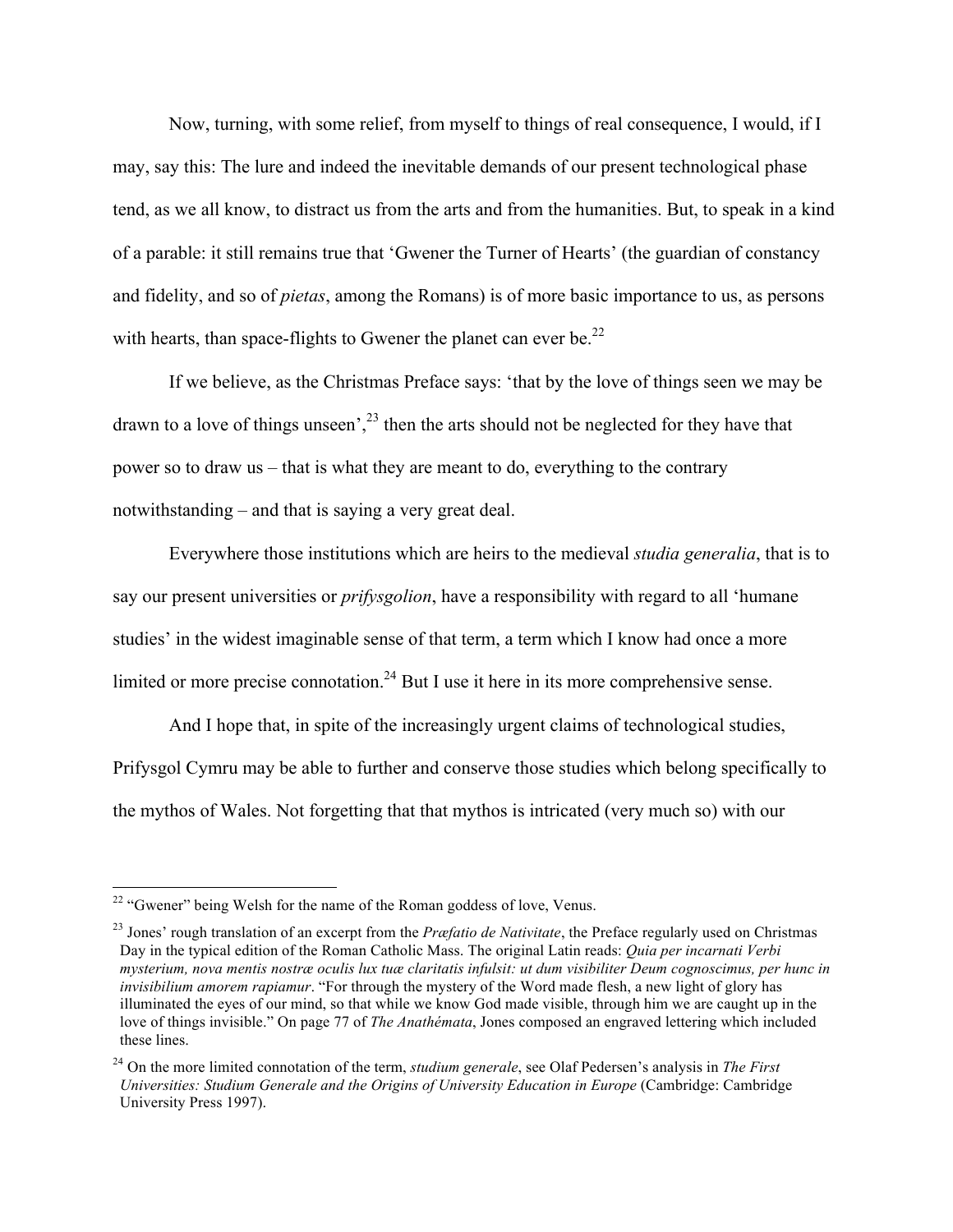common Western deposit, the mythos of Hellas and of Rome, together with the Aramaean

mythos of the Mabinog Iesu,<sup>25</sup> who gave *cynghanedd* to space itself.<sup>26</sup>

People often quote those translated words:

Their Lord they shall praise Their speech they shall keep<sup>27</sup>

but they don't as often remember that the difficult, hard to learn, formidable lingo referred to and

especially the deposits of which it is the subtle vehicle, should be the concern not only of persons

of Welsh affinity but of the English also.

<sup>27</sup> A prophecy attributed to the middle Welsh poet, Taliesin, and taken from the poem, "One of the Four Pillars of Song" and translated by Lady Charlotte Guest (1812–1895). Guest's popular translation, *The Mabinogion*, was published in full for the first time in the three-volume edition of 1849.

 Matthew Arnold praised these lines in his 1867 treatise, *On the Study of Celtic Literature*, insisting that they revealed the "Celtic talent for style". "If, I say we compare the Welsh memorial lines with the English, which in their *Gemeinheit* of style are truly Germanic, we shall get a clear sense of what that Celtic talent for style I have been speaking of is…

'Their Lord they shall praise, Their speech they shall keep, Their land they shall lose, Except wild Wales.'

<sup>&</sup>lt;sup>25</sup> According to the Victorian scholar, John Rhys, the word *mabinog* is a Welsh "technical term belonging to the bardic system; and it means a literary apprentice. In other words a mabinog was a young man who had not yet acquired the art of making verse, but one who had received instruction from a qualified bard." John Rhys and J. Gwenogvryn Evans, eds. *The Text of the Mabinogion: And Other Welsh Tales from the Red Book of Hergest* (Oxford: Clarendon Press, 1887) viii.

<sup>&</sup>lt;sup>26</sup> *Cvnghanedd*, literally the Welsh for 'harmony', is an ancient system of Welsh prosody, sometimes defined as "sound-chiming within a line" of verse. According to the definition given in *The New Companion to the Literature of Wales*, the use of *cynghanedd* "involves the serial repetition of consonants in precise relationship to the main accents in a line, together with the use of internal rhymes." It can be traced to the earliest extant Welsh poetry of the sixth century AD. On the types and development of *cynghanedd* throughout the Middle Ages, see *The New Companion to the Literature of Wales*. Meic Stephens, ed. (Cardiff: University of Wales Press, 1998) 139–40.

To however late an epoch that prophecy belongs, what a feeling for style, at any rate, it manifests! And the same thing may be said of the famous Welsh triads. We may put aside all the vexed questions as to their greater or less antiquity, and still what important witness they bear to the genius for literary style of the people who produced them!" Matthew Arnold, "On the Study of Celtic Literature". *The Complete Prose Works of Matthew Arnold. Volume III: Lectures and Essays in Criticism*. R. H. Super, ed. (Ann Arbor: University of Michigan Press, 1961) 291–395: 367.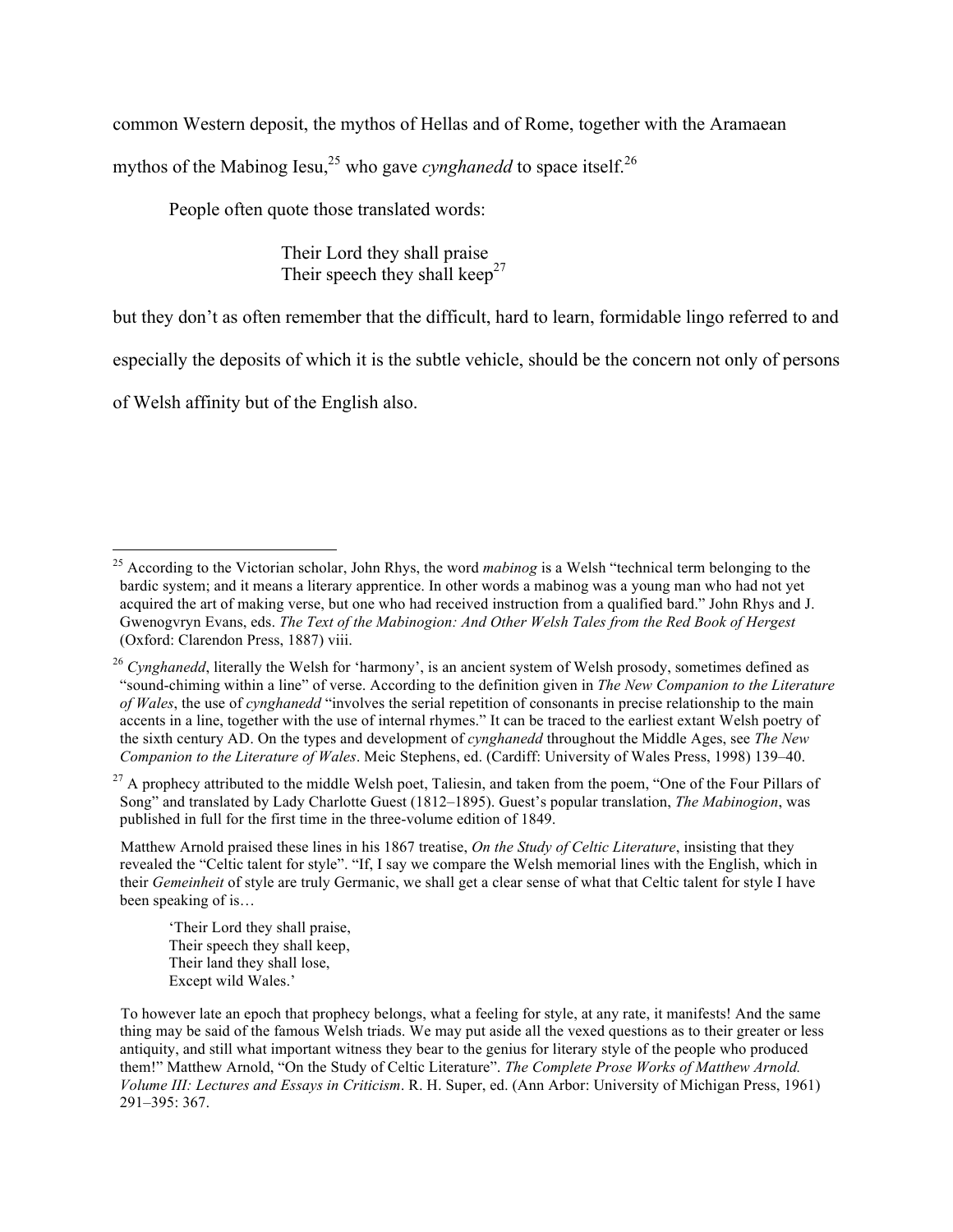All said and done the English have been with us for about a millennium and a half, so

they can be regarded as naturalized by now. But they should, I think, if only in courtesy to what

is anterior, pay respect to this vestigial tradition.

For this thing belongs to the *mores* of all Britain and affords a living, direct, unbroken

series of links with Antiquity and so with the formative period and the foundational things of this

land<sup>28</sup> (as does, if in another way, the Latin of the Liturgy).<sup>29</sup>

So it is a *margaron* of some worth.<sup>30</sup> And we would not be counted among those innocent

and attractive creatures whose trotters unwittingly tread down such pearls.<sup>31</sup>

As for those who do wittingly make light of this thing, or worse, are hostile to it  $-I$ 

should prefer not to comment on them, for I can't, very well, use barrack-language here.

καὶ ταινίη δὲ µασθῶι, καὶ µάργαρoν τραχρήλωι.

a band for your breasts and a pearl upon your neck.

See *Carmina Anacreontea*. M. L. West, ed. (Leipzig: Teubner, 1984) 18.

<sup>&</sup>lt;sup>28</sup> Jones often insisted that the Britons of early Wales effectively absorbed much of the culture brought by imperial Rome. The "three or four centuries of Roman occupation", he later explained, "quite obviously brought with them the deposits of the Hellenistic-Roman world & these infiltrated the indigenous 'Celtic' culture". Rome's infiltration had been so complete that even now the Welsh still possessed, Jones told Saunders Lewis, a "Brythoneg-Rhufeinig link", a Brythonic-Roman connection to the achievements and cultural *materia* of classical antiquity. See David Jones, Letter to Michael Richey (19–27 April 1965), David Jones Archive at the Burns Library, Boston College; as well as David Jones, Letter to Saunders Lewis (12, [11?] October 1971) MS File #22724E, folio 73. National Library of Wales, Aberystwyth.

<sup>&</sup>lt;sup>29</sup> Like the *res Walliae*, Jones saw the liturgical rites of the Roman Catholic Church as a central way through which the modern world might still establish some continuity with classical antiquity. "I love Greek art better than anything," he once told a friend, "…but, owing to a vast complex of causes, our *direct* connection with it comes through Rome. It's rather like the business of religion. *Quite apart* from the truth or untruth of it, it seems to me that only by becoming a Catholic can one establish continuity with Antiquity. I've put this *badly*, but you'll see what I mean. We *can't* escape the via Romana – not if we are Western men." David Jones, "Eighth Letter to Richard Shirley Smith" (13 November 1961). *Ten Letters to Two Young Artists Working in Italy*. Derek Shiel, ed. (London: Agenda Editions, 1996) 40–42: 40.

<sup>30</sup> "margaron": a transliteration of the ancient Greek, µάργαρoν, meaning, "pearl," as in the *Anacreontea* [West] 22.14.

<sup>&</sup>lt;sup>31</sup> Jones' use of  $\mu$ άργαρον further alludes to a parable from the Gospel of Matthew, 13:45–46, where Christ compares the kingdom of heaven to a merchant, "seeking goodly pearls: who, when he had found one pearl of great price, went and sold all that he had, and bought it" [KJV]. The Gospel does not use µάργαρoν, however; it employs accusative forms of the related, and more common Greek word for pearl, µαργαρίτης.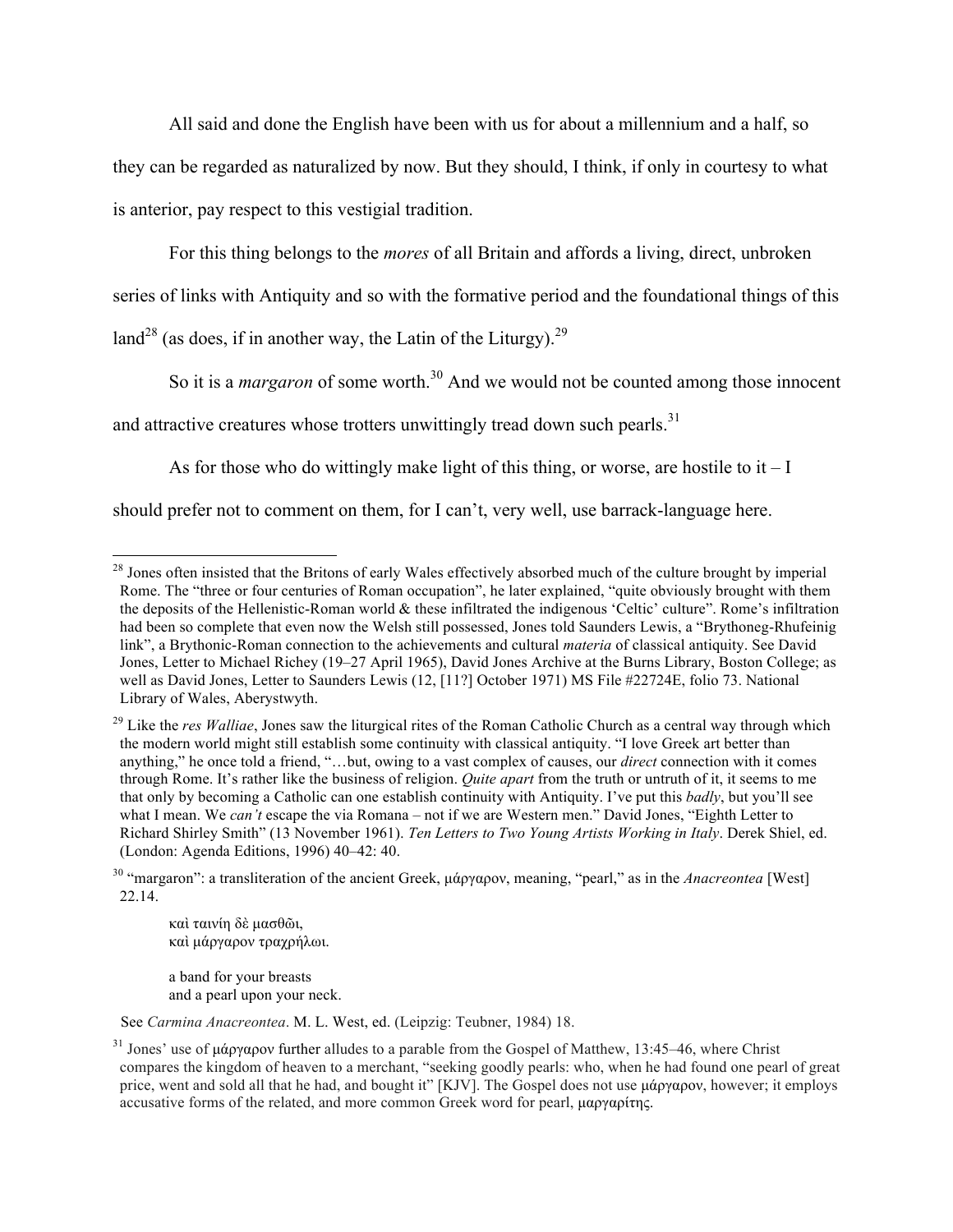As impoverishment of the things of the Cymry (I don't mean later aberrations, or things stemming from more recent times) must, in the long run, be an impoverishment for England also. For the complex heritage of what is called, in the old tales, *ynys hon*, 'this island,' is very subtly meshed indeed.

It is not for nothing that a number of the Metaphysical Poets, the glory of early

Seventeenth Century England, should have derived from the Welsh border-lands or the Celtic

fringe. $32$ 

It is not for nothing that the Jesuit poet, Gerard Manley Hopkins, influenced as he was by his study of *cynghanedd* and his stay in Gwynedd, should, many years after his death in 1889, be now seen to have developed an English metric of very great felicity, subtlety and strength.<sup>33</sup>

<sup>&</sup>lt;sup>32</sup> Jones recalls George Herbert (1593–1633) and Henry Vaughan (1621–1695). Both were born in Powys: Herbert in the village of Trefaldwyn (Montgomery) and Vaughan in the parish of Llansantffraed (Newton St. Bridget) respectively. Jones may also have had John Donne (1572–1631) and Thomas Traherne (c.1636–1674) in mind. Traherne, though not Welsh, was born east of the border in Hereford, along the River Wye. Donne, though born in London, reputedly possessed Welsh blood on his father's side. On page 17 of the Preface to *The Anathémata*, Jones makes a similar allusion to the Metaphysical poets' use of Welsh *materia poetica* to "subserve immemorial themes".

<sup>&</sup>lt;sup>33</sup> Attracted to the "instress and charm of Wales", Hopkins invented "sprung rhythm" while studying *cynghanedd* (or "consonant-chime" as he called it) at St. Bueno's College in North Wales. There in late 1875, Hopkins began composing *The Wreck of the Deutschland*, using "certain chimes suggested by the Welsh Poetry [he] had been reading (what they call *cynghanedd*)". Yet because of Welsh influence, Hopkins came to think the *Deutschland* possessed "a great many more oddnesses [that] could not but dismay an editor's eye." In Jones' view, however, Hopkins could not have experimented effectively with English prosody without exposing his work to the complex linguistic history latent in Welsh poetry. Of his work Jones wrote, "…sometimes, hundreds of years later, things that have become formulae, provide a renewal of life in some unexpected context perhaps in another language, & of this Hopkins is a most outstanding example." The renewed vigor of Hopkins' verse lay in the powerful way he commingled modern English with a more ancient, alien body of literature from the Celtic fringe. See Gerard Manley Hopkins, "26–7 November 1882 to Robert Bridges". *The Collected Works of Gerard Manley Hopkins: Correspondence, Volume II, 1882–1889* (Oxford: Oxford University Press, 2013) 550–53: 551; as well as Hopkins, "5–10 October 1878 to Richard Watson Dixon". *The Collected Works of Gerard Manley Hopkins: Correspondence, Volume I, 1852–1881* (Oxford: Oxford University Press, 2013) 315–19: 318.

For Jones' view of Hopkins, see David Jones, Letter XXIII to Aneirin Talfan Davies (27 November 1962). *Letters to A Friend*. Aneirin Talfan Davies, ed. (Swansea: Christopher Davies, Ltd., 1980) 78–91: 86; as well as David Jones, "An Unpublished Appreciation of Gerard Manley Hopkins". Kathleen Henderson Staudt, ed. *Agenda* 31:3 (Autumn 1993) 72–80.

On the influence of Welsh in Hopkins' writing, see Gweneth Lilly, "The Welsh Influence in the Poetry of Gerard Manley Hopkins". *The Modern Language Review* 38:3 (July 1943) 192–205.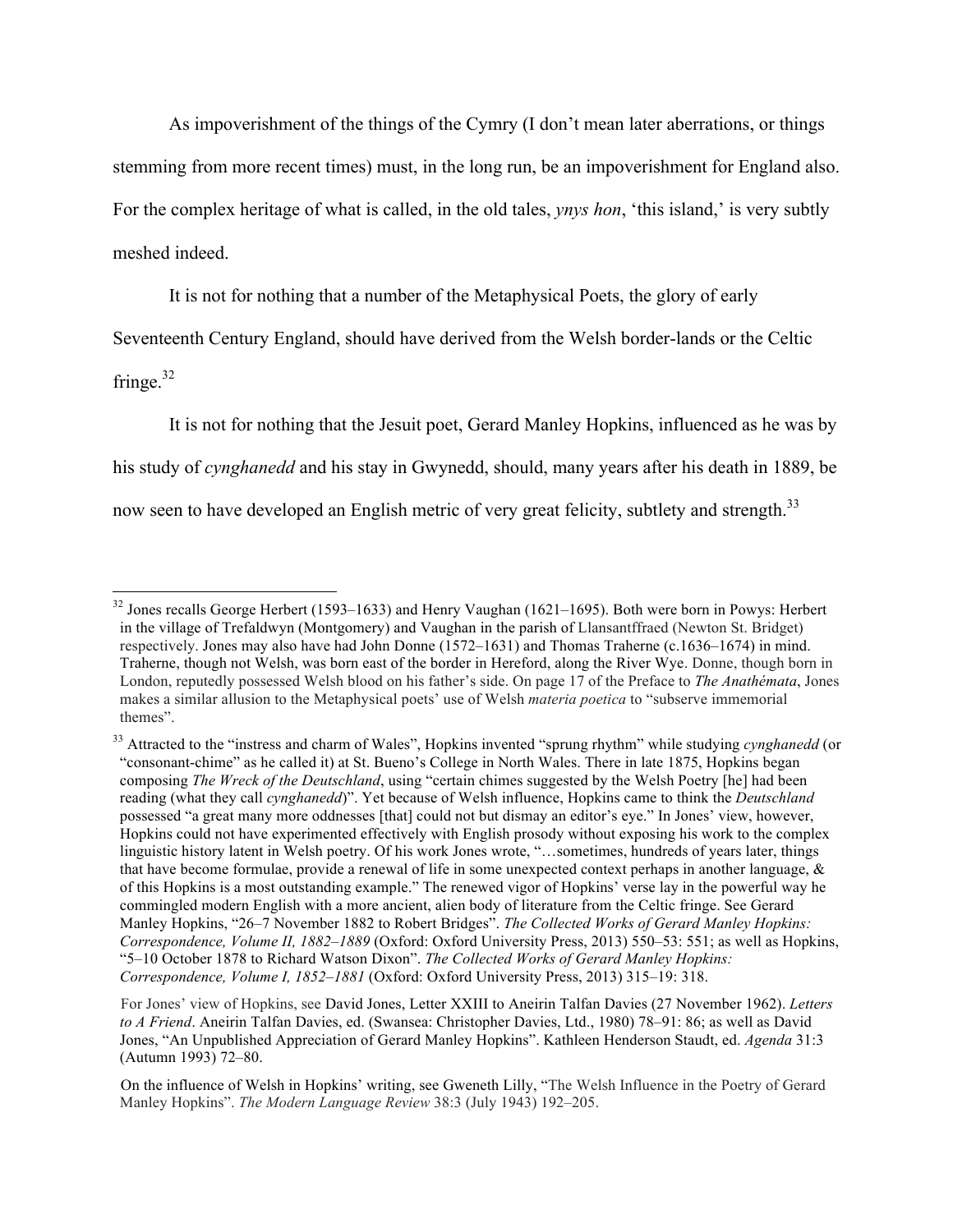Thus can the hidden things of Wales, under certain circumstances and given a perceptive response, vitalise the things of England.

This inheritance is an entailed inheritance, it is not ours to dissipate. Our business is rather to conserve it in whatever devious ways may chance to be open to us.

For some of us, for myself perhaps, this may mean fragmented, hidden, oblique, not easily traced ways: but no matter.

Or, we may feel we can conserve it only in our hearts. But, if the Scholastic maxim is true which says that 'Doing follows Being', we may not do so badly after all.<sup>34</sup> For what's in the heart will come out somewhere and after some fashion.

Well, my thoughts are with you, and of course, as this occasion is one which involves a

dinner-party, custom demands a: '*Iechyd da!*'<sup>35</sup> But, even as I write those customary,

conventional, convivial, jocund words I am reminded of a line in that far from jocund poem by

Owain Cyfeiliog, prince of Powys:

### *Dywallaw di'r corn argynvelyn*

 <sup>34</sup> Jones repeats the Thomist maxim, "doing follows being", variously cited in Latin as *agere sequitur esse*, or *operari sequitur esse*, or *operatio sequitur esse*. See, for examples, *Summa Theologica* [3:34, 2 ad 1]: *esse est prius natura, quam agree*, "being is by nature prior to doing" as well as *Summa Contra Gentiles* [3:69, 230]: *agere sequitur ad esse in actu*, "doing follows on being in actuality". Jones knew these phrases well, not just from his reading of Aquinas but from his devotion to the Scholastic revival of the early twentieth century, specifically the writings of Jacques Maritain and Etienne Gilson. Gilson explicated this axiom in a 1919 introduction to the philosophy of Aquinas entitled *Le Thomisme*. "If we can say, as is often repeated," he wrote, "that a being's acting proceeds from its act of existing (*operatio sequitur esse*), it is not merely in the sense of the action's similarity to the being, but also and especially because the action of a being is only the unfolding in time of the primal act of existing that makes it to be. This gives us a notion of an efficient cause that is in agreement with the immediate certitudes of common sense, and confers on them the metaphysical depth they lack by nature." Jones, in concluding his speech, speculates that the actuality of being Welsh (*esse*) – even if only in part – might foment 'doing' (*operatio*) on behalf of preserving the so-called "hidden things of Wales". See Etienne Gilson, *Thomism: the Philosophy of Thomas Aquinas*. 6th edition. Armand A. Maurer and Laurence K. Shook, trans. (Toronto: Pontifical Institute of Mediaeval Studies, 2002) 420–21.

On the complex relationship of literary modernism and twentieth-century Scholasticism, see the essays of Rowan Williams, "Modernism and the Scholastic Revival" as well as "David Jones: Material Words" in *Grace and Necessity* (London: Continuum Books, 2005) 1–42, 43–91.

<sup>&</sup>lt;sup>35</sup> The common Welsh expression for "cheers" or "salute".